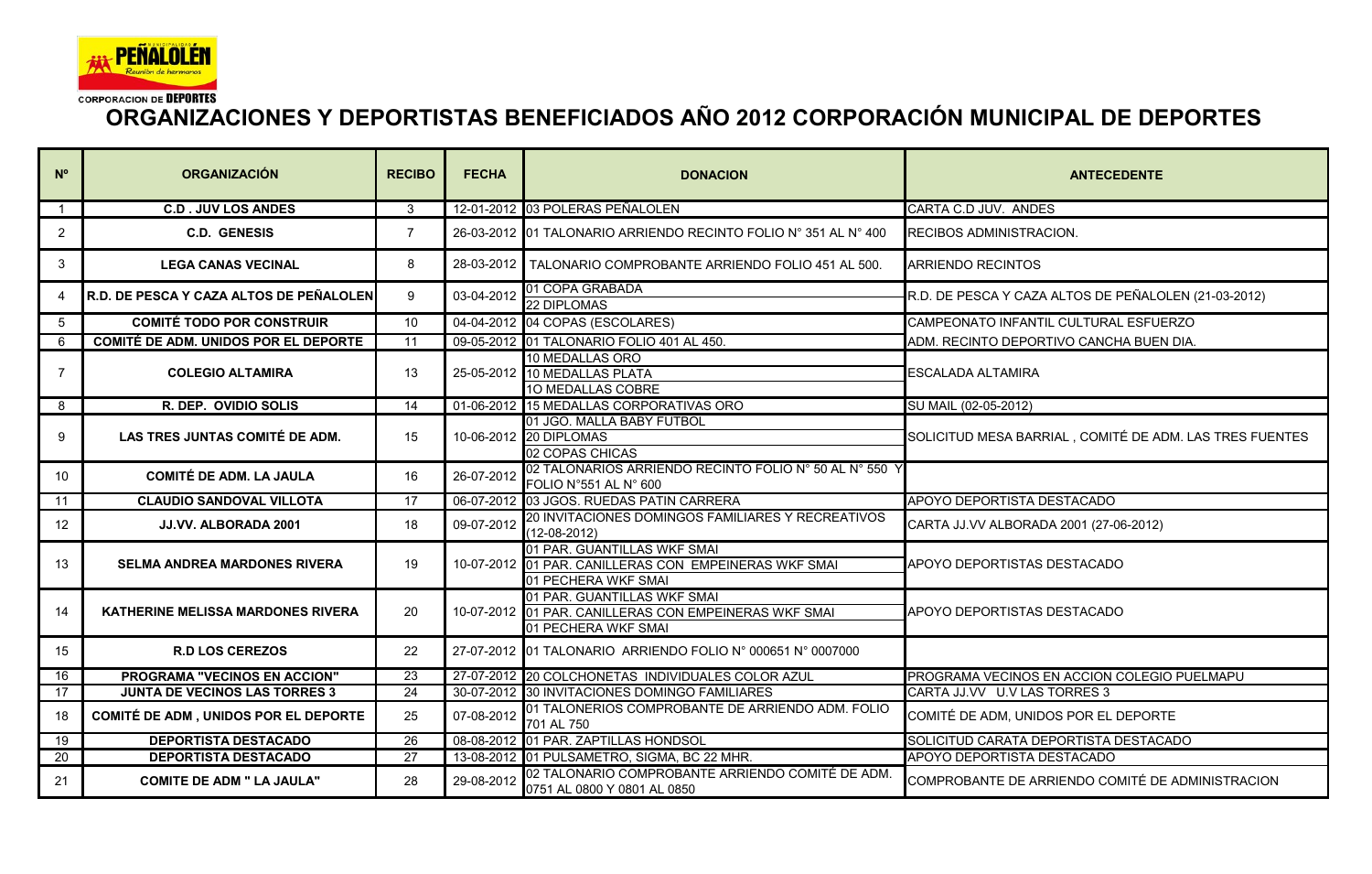| 22  | <b>COLEGIO UNION NACIONAL ARAVE</b>  | 29  |                     | 02 MESA PIN PONG                                             |                                                                           |
|-----|--------------------------------------|-----|---------------------|--------------------------------------------------------------|---------------------------------------------------------------------------|
|     |                                      |     |                     | 24-08-2023 01 PAR PALETAS                                    | <b>IIMPLEMENTACION DEPORTIVA</b>                                          |
|     |                                      |     |                     | 01 JUEGO DE PELOTAS                                          |                                                                           |
| 23  | J VEC. VILLA CORILLERA U.V Nº 21     | 31  | 12-09-2012 02 COPAS |                                                              | SOLICITUD VERBAL PTA JV. VILLA CORDILLERA N° 21                           |
| 24  | <b>VILLA PEÑALOLEN</b>               | 32  | 24-09-2012          | 04 COPAS GRANDES                                             | CAMPEONATO DE BABY FUTBOL V. PEÑALOLEN                                    |
|     |                                      |     |                     | 04 COPAS CHICAS                                              |                                                                           |
|     | JJ.VV. ALBORADA 2001                 |     |                     | 02 BALONES BASQUETBAL                                        |                                                                           |
| 25  |                                      | 35  |                     | 19-10-2012 02 BALONES VOLEIBOL                               | INAUGURACION PLAZA Y COMPLEJO SPEDALETTI                                  |
|     |                                      |     |                     | 01 PAR RED BASQUETBAL                                        |                                                                           |
|     |                                      |     |                     | 01 PAR RED VOLEIBOL                                          |                                                                           |
| 26  | <b>CLUB DEPORTIVO SPEDALETTI</b>     | 36  | 19-10-2012          | 01 PAR MALLA ARCOS BABY FUTBOL                               | INAUGURACION PLAZA Y COMPLEJO SPEDALETTI                                  |
|     |                                      |     |                     | 02 BALONES BABY FUTBOL                                       |                                                                           |
| 27  |                                      |     |                     | 02 BALONES DE BABY FUTBOL                                    |                                                                           |
|     | <b>CLUB DEPORTIVO SPEDALETTI</b>     | 37  |                     | 17-10-2012 21 PETOS DEPORTIVOS (7 AZULES-7AMARILLOS-7NEGROS) | ESCUELA DE BABY FUTBAL SPEDALETTI PROGRAMA DEPORTE EN<br><b>TU BARRIO</b> |
|     |                                      |     |                     | <b>25 CONOS LENTEJAS</b>                                     |                                                                           |
| 28  | <b>ESCUELA BAY FUTBOL SPEDALETTI</b> | 38  |                     | 17-10-2012 01 POLERA CORPORATIVA                             | ESCUELA DE BABY FUTBAL SPEDALETTI PROGRAMA DEPORTE EN<br><b>TU BARRIO</b> |
| 29  | <b>COMITÉ AD TRICOLOR LA FAENA</b>   | S/N | 04-11-2012 02 COPAS |                                                              | CAMPEONATO INFANTIL TRICOLOR LA FAENA                                     |
|     | <b>COMITÉ DE ADM. LA JAULA</b>       | 38  |                     | 03 TALONARIOS: FOLIO: 851 AL 900                             | COMPROBANTE ARRIENDO RECINTOS DEPORTIVOS                                  |
| 30  |                                      |     |                     | 13-11-2012 FOLIO: 901 AL 950                                 |                                                                           |
|     |                                      |     |                     | FOLIO: 951A AL 1.000                                         |                                                                           |
|     |                                      | 39  | S/F                 | 48 PETOS T.S                                                 | ESCUELA DE BABY FUTBAL SPEDALETTI PROGRAMA DEPORTE EN<br>TU BARRIO        |
|     | ESCUELA FÚTBOL SPEDALETTI            |     |                     | 02 PELOTAS BABY                                              |                                                                           |
| -31 |                                      |     |                     | 02 PELOTAS FUTBOL                                            |                                                                           |
|     |                                      |     |                     | 50 CONOS LENTEJAS                                            |                                                                           |
|     |                                      |     |                     | 01 SET DE MALLA BABY                                         |                                                                           |
|     |                                      | 39  |                     | 24 CAMISETAS M/3/4 TELA DIFIT                                | <b>PROYECTO CONCURSABLES DE DEPORTES 2012</b>                             |
|     | <b>SOL DEL COBRE</b>                 |     |                     | 24 SCHORT C/ PROTECTOR TELA DIFIT                            |                                                                           |
| 32  |                                      |     |                     | 14-11-2012 24 MEDIAS ELASTICAS                               |                                                                           |
|     |                                      |     |                     | 02 EQUIPOS DE ARQUERO                                        |                                                                           |
|     |                                      |     |                     | 24 LOGOS                                                     |                                                                           |
|     | <b>C.D BUEN DIA</b>                  | 40  |                     | 10 SET FUTBOL CONFECCION (NIÑO)                              | <b>PROYECTO CONCURSABLES DE DEPORTES 2012</b>                             |
|     |                                      |     |                     | 03 BALON PUMA                                                |                                                                           |
| 33  |                                      |     |                     | 14-11-2012 03 BALN BABY "DRB"                                |                                                                           |
|     |                                      |     |                     | 02 GUANTES ARQUERO                                           |                                                                           |
|     |                                      |     |                     | 10 SET FUTBOL CONFECCION (ADULTO)                            |                                                                           |
| 34  | <b>UNION ALBORADA</b>                | 41  | 14-11-2012          | 42 CONJUNTO O. CAMISETA, PANTALON Y MEDIAS INFANTIL          | PROYECTO CONCURSABLES DE DEPORTES 2012                                    |
|     |                                      |     |                     | 42 LOGOS EQUIPOS                                             |                                                                           |
|     | <b>C.D CULTURAL PALENA</b>           | 42  |                     | 01 JUEGO DE FUTBOL 14 UNIDADES                               |                                                                           |
| 35  |                                      |     |                     | 01 JUEGO DE FUTBOL MODELO BOCA 14 UNIDADES                   |                                                                           |
|     |                                      |     |                     | 14-11-2012 02 JUEGOS DE ARQUERO                              | <b>PROYECTO CONCURSABLES DE DEPORTES 2012</b>                             |
|     |                                      |     |                     | 02 PAR GUANTES MITRE                                         |                                                                           |
|     |                                      |     |                     | 02 BALONES DE FUTBOL                                         |                                                                           |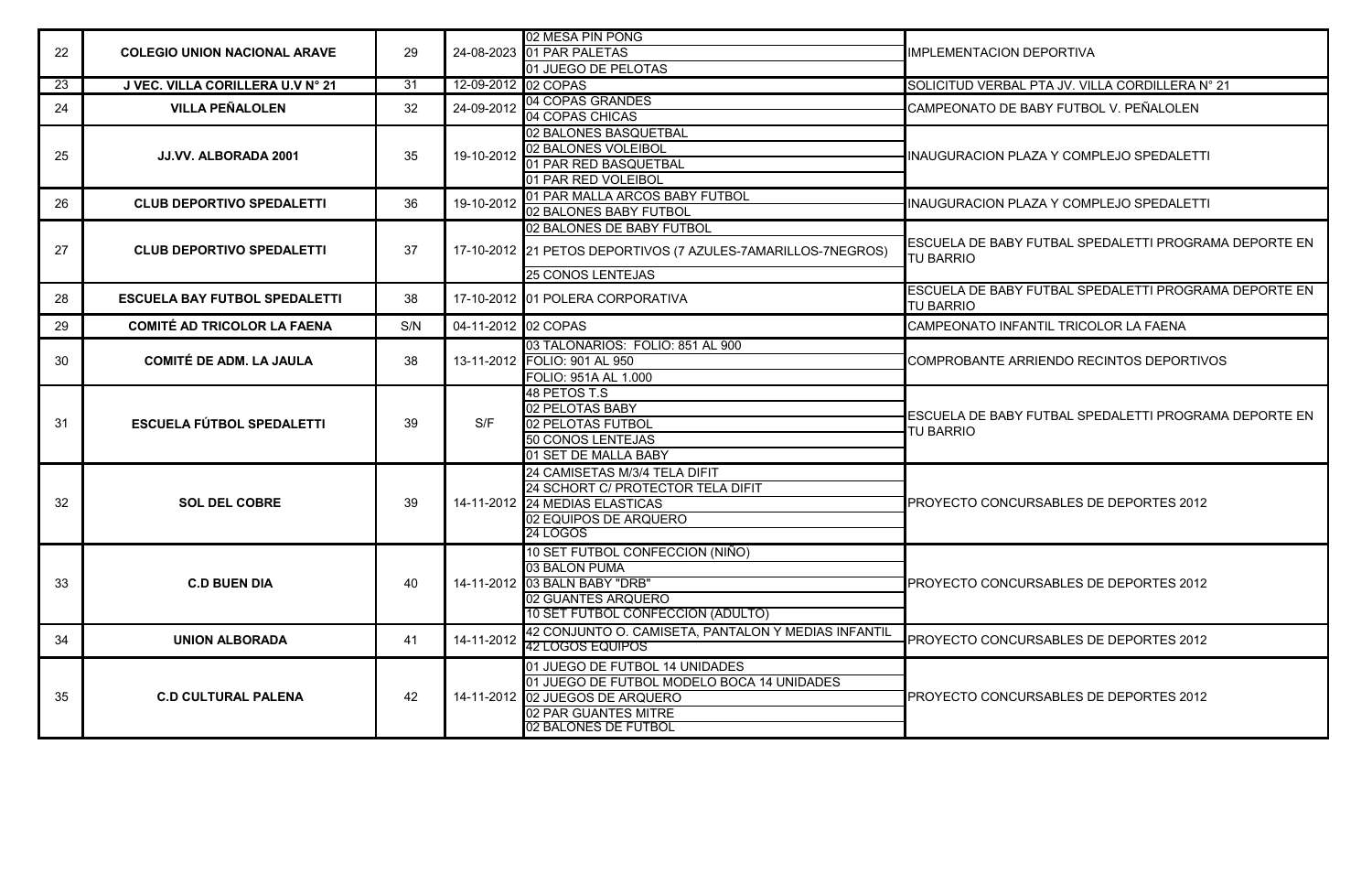| 36 | <b>C.D VILLA PEÑALOLEN</b> | 43 |            | 14 EQUIPO COMPLETO ETOO. ROJO BLANCO<br>01 EQUIPO ARQUERO ETOO. AMARILLO<br>07 EQUIPO COMPLETO<br>07 EQUIPO COMPLETO S BOCA<br>02 EQUIPO ARQUEROETOO CELESTE<br>14-11-2012 02 GUANTES ARQUERO COPA<br>01 BALONES FUTBOL PUMA<br>01 BALONES FUTSAL OFICIAL<br>02 BALONES DE BABY FUTBOL TALLERES<br>02 SILVATOS<br>01 SET TARJETAS ARBRITOS | PROYECTO CONCURSABLES DE DEPORTES 2012        |
|----|----------------------------|----|------------|--------------------------------------------------------------------------------------------------------------------------------------------------------------------------------------------------------------------------------------------------------------------------------------------------------------------------------------------|-----------------------------------------------|
| 37 | <b>C.D JUV GRECIA</b>      | 44 | 14-11-2012 | 14 CONJUNTO O. CAMISETAS, PANTALON Y MEDIAS MODELO<br>IRENO COLOR NARANJO-BLANCO TALLA L<br>14 CONJUNTO O. CAMISETAS, PANTALON Y MEDIAS MODELO<br>GALICIA COLOR NARANJO-NEGRO TALLA S<br>02 BALON DE FUTBOL PENALTY<br>02 EQUIPO DE ARQUERO<br>01 PANTALON<br>02 GUANTES #8<br>30 LOGOS DE PECHO<br>01 PAR GUANTES NINO                    | PROYECTO CONCURSABLES DE DEPORTES 2012        |
| 38 | <b>C.D GUNGA</b>           | 45 |            | 04 ESCUDO DE CULBE<br>03 PAR. GUANTE FOCO<br>14-11-2012 04 PAR PALETAO.<br>05 CABEZAS P.<br>02 PUCHIMBOL                                                                                                                                                                                                                                   | <b>PROYECTO CONCURSABLES DE DEPORTES 2012</b> |
| 39 | <b>C.D E BEIRUT</b>        | 46 |            | 14 CONJUNTO MODELO KOBE, COLOR AZUL Y BLANCO<br>PANTALON AZUL MEDIA A/B<br>14 CONJUNTO MODELO DHAKA COLOR AZUL Y BLANCO<br>PANTALON MEDIA AZUL A/B<br>14-11-2012 02 BALONES FUTBOL PENALTY<br>02 EQUIPO DE ARQUERO<br>01 PANTALON ARQUERO BUZO NEGRO<br>02 PAR GUANTES #8<br>30 LOGOS EN LA ESPALDA<br>01 DE GUANTES                       | PROYECTO CONCURSABLES DE DEPORTES 2012        |
| 40 | <b>C.D MUNICIPAL</b>       | 47 |            | 01 JUEGO DE FUTBOL 14 UNIDADES AZUL/A<br>01 JUEGO DE FUTBOL 14 UNIDADES NEGRO-ROJO<br>14-11-2012 02 EQUIPOS DE ARQUERO<br>02 PAR GUANTES NITRO<br>02 BALONES DE FUTBOL                                                                                                                                                                     | PROYECTO CONCURSABLES DE DEPORTES 2012        |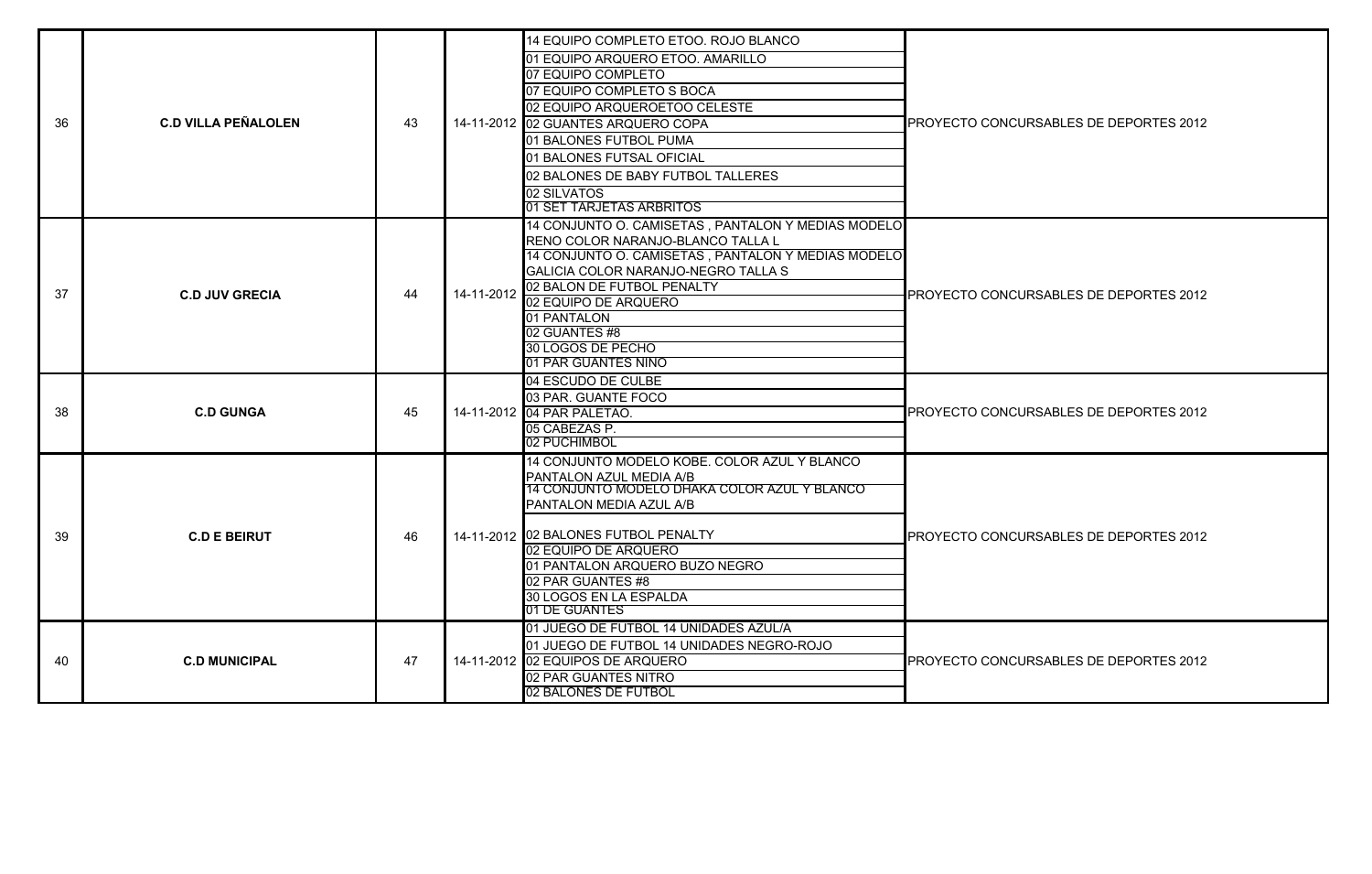|    |                                                        |    |            | 14 EQUIPO COMPLETO INFANTIL (YM) ROJO- BLANCO-                                                        |                                        |
|----|--------------------------------------------------------|----|------------|-------------------------------------------------------------------------------------------------------|----------------------------------------|
|    |                                                        |    |            | 14 LOGOS ESPALDA (JUV. LA FAENA)                                                                      |                                        |
|    |                                                        |    |            | 14 EQUIPOS COMPLETO INFANTIL (S) 117 AZULREY-BLANCO-                                                  |                                        |
| 41 |                                                        |    |            | 14 LOGOS ESPALDA                                                                                      |                                        |
|    |                                                        |    |            | 15 PETOS DEPORTIVOS VERDES                                                                            |                                        |
|    | <b>C.D JUV LA FAENA</b>                                | 48 |            | 14-11-2012 02 BALONES FUTBOL TRAIN ANFA                                                               | PROYECTO CONCURSABLES DE DEPORTES 2012 |
|    |                                                        |    |            | 01 EQUIPO ARQUERO JUVENIL (S) 164 AMARILLO-NEGRO                                                      |                                        |
|    |                                                        |    |            | 01 EQUIPO ARQUERO INFANTIL (YS) 168 AMARILLO-NEGRO                                                    |                                        |
|    |                                                        |    |            |                                                                                                       |                                        |
|    |                                                        |    |            | 02 PAR GUANTES ARQUERO CAFU                                                                           |                                        |
|    |                                                        |    |            | SILBATO FOX 40 PEARL SAFETY                                                                           |                                        |
|    |                                                        |    |            | 01 SET TARJETAS ARBITRO                                                                               |                                        |
|    |                                                        |    |            | 28 EQUIPO COMPLETO ETO.                                                                               |                                        |
| 42 | <b>C.D JULIO MARTINEZ</b>                              | 49 | 14-11-2012 | 02 EQUIPO DE ARQUERO                                                                                  | PROYECTO CONCURSABLES DE DEPORTES 2012 |
|    |                                                        |    |            | 03 BALON L.                                                                                           |                                        |
|    |                                                        |    |            | 02 PAR GUANTE ARQUERO DRB.                                                                            |                                        |
| 43 | <b>C.D LOS HEROES</b>                                  | 50 |            | 14-11-2012 15 CAMISETA, PANTALON Y MEDIA                                                              | PROYECTO CONCURSABLES DE DEPORTES 2012 |
|    | <b>C.D SENIOR LETELIER</b>                             | 51 | 14-11-2012 | 26 CAMISETAS CON DISEÑOS EN PIRQUE 912-22                                                             | PROYECTO CONCURSABLES DE DEPORTES 2012 |
| 44 |                                                        |    |            | 26 PANTALON PIQUE SIMPLE                                                                              |                                        |
|    |                                                        |    |            | 01 BALON PENALTY                                                                                      |                                        |
|    |                                                        |    |            | 02 PAR GUANTE DRB.                                                                                    |                                        |
|    |                                                        |    |            | 28 CONJUNTO F. CAMISETAS, PANTALON Y MEDIA KOBE 101                                                   |                                        |
| 45 | <b>C.D CHICO SPORTS</b>                                | 52 | 14-11-2012 | <b>20 BALON DE FUTBOL ANTRA</b>                                                                       | PROYECTO CONCURSABLES DE DEPORTES 2012 |
|    |                                                        |    |            | 14 CONJUNTO PIQUET O. CAMISETA, PANTALON MEDIAS                                                       | PROYECTO CONCURSABLES DE DEPORTES 2012 |
|    |                                                        | 53 |            | 02 RED BABY                                                                                           |                                        |
| 46 | J.H                                                    |    | 14-11-2012 | 04 BALON BABY NITRO                                                                                   |                                        |
|    |                                                        |    |            | 02 SILBATO FOX                                                                                        |                                        |
|    | <b>CLUB DEPORTIVO EL PROGRESO</b>                      | 54 |            | 26 CAMISETAS TELA CRYFIT CON DISEÑO                                                                   | PROYECTO CONCURSABLES DE DEPORTES 2012 |
| 47 |                                                        |    |            | 14-11-2012 26 SHORT CON DISEÑO                                                                        |                                        |
|    |                                                        |    |            | <b>26 PARES DE MEDIAS</b>                                                                             |                                        |
|    | <b>C.D UNION JUVENIL SAN LUIS</b>                      | 55 |            | 30 CAMISETA MODELO ESCUDO M/C                                                                         |                                        |
|    |                                                        |    |            | 30 SHORT PIQUE OFERTA APLICADA                                                                        |                                        |
| 48 |                                                        |    |            | 14-11-2012 30 MEDIAS DE FUTBOL PIE TOALLA                                                             | PROYECTO CONCURSABLES DE DEPORTES 2012 |
|    |                                                        |    |            | 08 RECARGO CAMISETA TOALLA XL                                                                         |                                        |
|    |                                                        |    |            | 08 RECARGO SHORT TALLA 7                                                                              |                                        |
|    | <b>GENESIS</b>                                         | 56 | 14-11-2012 | 07 SET COMPLETO DE BABY CAGUARI N°4                                                                   | PROYECTO CONCURSABLES DE DEPORTES 2012 |
|    |                                                        |    |            | 07 SET COMPLETO DE BABY LAZIO N° 12                                                                   |                                        |
| 49 |                                                        |    |            | 07 SET COMPLETO DE BABY LAZIO N° 13                                                                   |                                        |
|    |                                                        |    |            | 07 BALON BABY                                                                                         |                                        |
|    | <b>UNION KAROCO</b>                                    | 57 |            | 28 EQUIPO DE FUTBOL 3 PIEZAS JUVENIL                                                                  | PROYECTO CONCURSABLES DE DEPORTES 2012 |
| 50 |                                                        |    |            | 14-11-2012 02 ARQUERO FUTBOL 3 PIEZAS                                                                 |                                        |
|    |                                                        |    |            | 01 BALON TRAIN FUTBOL                                                                                 |                                        |
| 51 | CLUB DEPORTIVO SAN DANIEL (ESCUELA DE<br><b>BOXEO)</b> | 58 |            | 10 BUZOS EN TELA PANELA FANTASIA ESTAMPADOS TALLAS                                                    |                                        |
|    |                                                        |    |            | 14-11-2012 10 POLERAS EN TELA PIQUE FANTASIA ESTAMPADAS TALLAS PROYECTO CONCURSABLES DE DEPORTES 2012 |                                        |
|    |                                                        |    |            | 10 SUDADERA EN TELA QUIX DRIVE                                                                        |                                        |